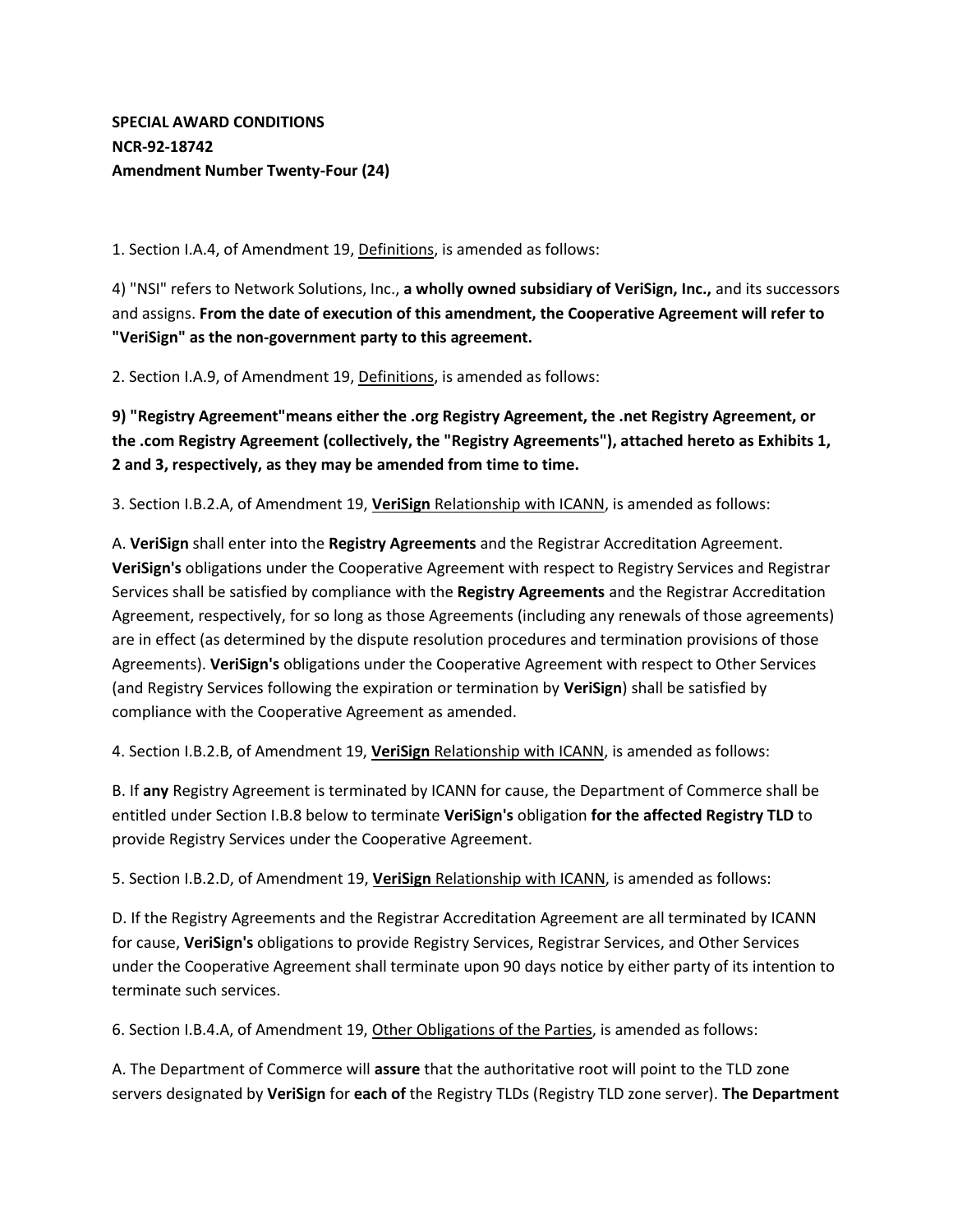## **of Commerce will withdraw such assurance for a particular Registry TLD at the earlier of the termination of this Cooperative Agreement by the Department of Commerce or at such time as ICANN terminates for cause the Registry Agreement corresponding to such Registry TLD.**

7. Section I.B.4.B, of Amendment 19, Other Obligations of the Parties, is amended as follows:

B. The Department of Commerce acknowledges and agrees that **VeriSign** is and will remain the registry for the Registry TLD(s) until the earlier of the termination of this Cooperative Agreement by the Department of Commerce or termination for cause of the Registry Agreement**(s)** by ICANN.

8. Section I.B.7, of Amendment 19, Specific Performance, is amended as follows:

During the Term of the Cooperative Agreement, the Department of Commerce may seek specific performance of any provision of the Cooperative Agreement, provided the Department is not in material breach of its obligations hereunder. This provision shall not entitle the Department of Commerce to seek specific performance of **any** Registry Agreement. This provision shall not entitle the Department of Commerce to seek specific performance of the Registrar Accreditation Agreement unless and until and for so long as such agreement has been assigned to the Department of Commerce by ICANN.

9. Section I.B.8.A, of Amendment 19, Termination, is amended as follows:

A. In the event ICANN designates **a successor registry or terminates the .org Registry Agreement, the .net Registry Agreement or the .com Registry Agreement,** the Department agrees that upon the conclusion of the transfer when a successor registry is established and operational and **VeriSign** notifies the Department of the completion of the transfer, the Department will relieve, release and discharge **VeriSign** from any responsibility for Registry Services **for the affected Registry TLD** currently performed under the Cooperative Agreement that have been transferred to the successor registry.

The final release will be effected by **VeriSign** sending a letter to the Department stating that: Awardee, **VeriSign, Inc**. hereby represents and certifies to the Department of Commerce, that in accordance with the requirements contained in Amendment 19**, as amended,** to the Cooperative Agreement NCR-9218742, all requirements relating to its performance as the Registry have been completed.

We therefore request that, as provided by Amendment 19**, as amended,** to the Cooperative Agreement NCR-9218742, the Department of Commerce sign and return a copy of this letter and, in the block indicated below, acknowledge that we have completed the agreed upon items and are fully and finally relieved, released, and discharged from any responsibility for the Registry for **[insert affected Registry TLD]** previously performed by Awardee under Cooperative Agreement NCR-9218742 which are now the subject of a contract between ICANN and [the successor registry].

10. Section I.B.8.C, of Amendment 19, Termination, is amended as follows: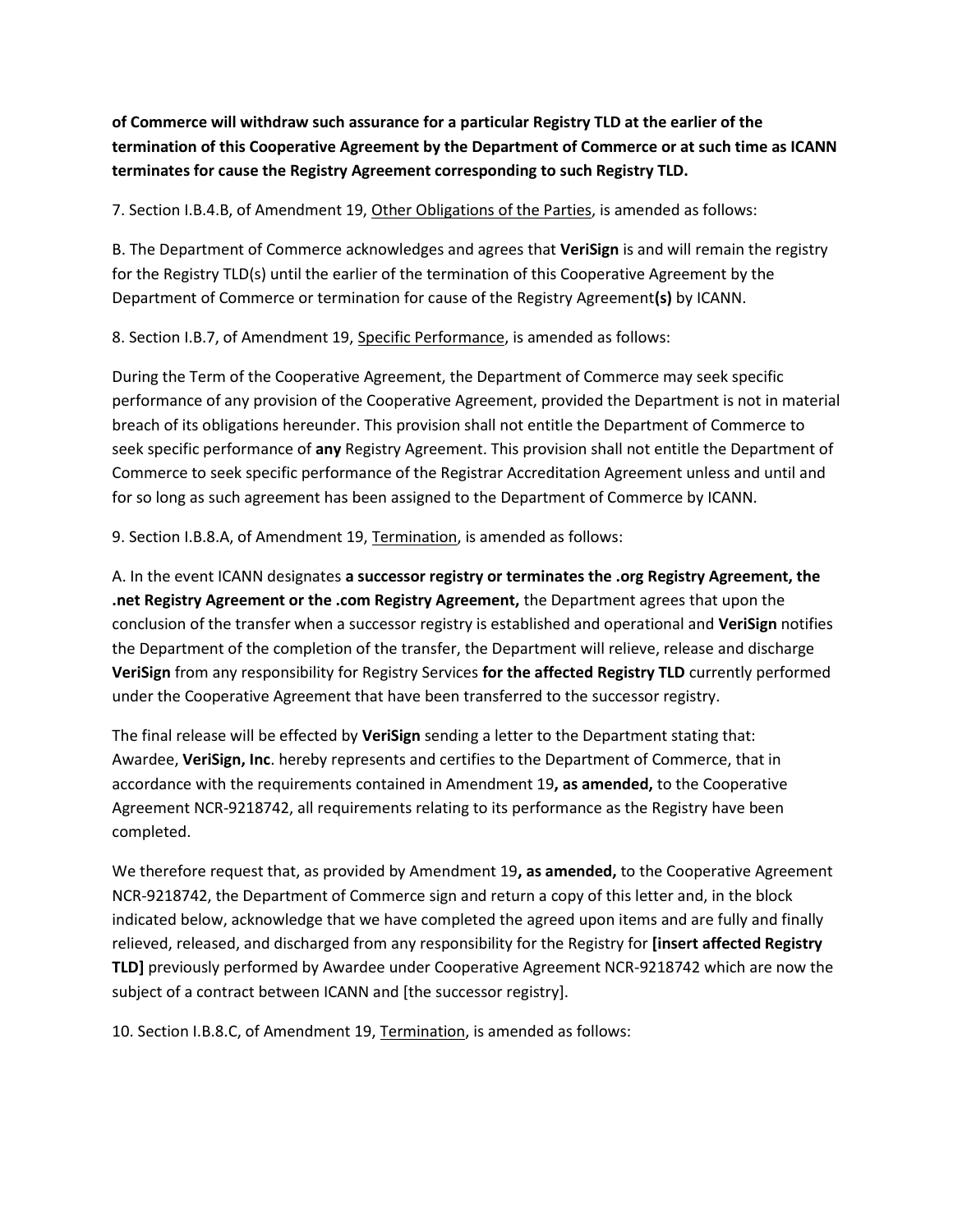C. If the Registrar Accreditation Agreement and **all** Registry Agreements are terminated by ICANN for cause, the Department will relieve, release and discharge **VeriSign** from any responsibility for continuing to provide Other Services that are required under the Cooperative Agreement.

The final release will be effected by **VeriSign** sending a letter to the Department stating that:

Awardee, **VeriSign, Inc.** hereby represents and certifies to the Department of Commerce, that in accordance with the requirements contained in Amendment 19**, as amended,** to the Cooperative Agreement NCR-9218742, all requirements relating to its performance of Other Services have been completed.

We therefore request that, as provided by Amendment 19**, as amended,** to the Cooperative Agreement NCR-9218742, the Department of Commerce sign and return a copy of this letter and, in the block indicated below, acknowledge that we have completed the agreed upon items and are fully and finally relieved, released, and discharged from any responsibility for the provision of Other Services previously performed by Awardee under Cooperative Agreement NCR-9218742.

11. Section I.B.8.D, of Amendment 19, Termination, is amended as follows:

D. In the event that a final judgment is rendered specifically enforcing any provision of the Cooperative Agreement, the Department of Commerce may, by giving written notice, demand that **VeriSign** comply with such judgment. In the event that **VeriSign** fails to comply with such judgment within ninety days after the giving of notice, the Department of Commerce may terminate the Cooperative Agreement immediately by giving **VeriSign** written notice of termination and the Department of Commerce may initiate either a competitive action or other transaction pursuant to Section II.9 below or request ICANN to initiate procedures for designating a successor registry in compliance with the provisions of the **affected** Registry Agreement(s).

12. Section I.B.9, of Amendment 19, Compliance with Section II of this Amendment, is amended as follows:

While the Registry **Agreements remain** in effect, **VeriSign** shall not be obligated to comply with the provisions of Section II of this amendment. Upon termination (i) by **VeriSign** of **a particular** Registry Agreement, **or** (ii) due to the withdrawal of the Department's recognition of ICANN, **VeriSign** shall no longer be required to comply with **such** Registry Agreement and **VeriSign**'s obligations under Section II of this amendment shall take immediate effect **with respect to the affected Registry TLD** without further action by the Department of Commerce or **VeriSign**. **Upon such termination, VeriSign agrees to provide prompt written approval to ICANN for the assignment of any data escrow agreement between ICANN and VeriSign related to such Registry Agreement.**

13. Section I.B.10, of Amendment 19, Expiration Date, is amended as follows:

## **The Expiration Date of the Cooperative Agreement shall be November 10, 2007.**

14. Section II.1 of Amendment 19, **VeriSign Obligations**, is amended as follows: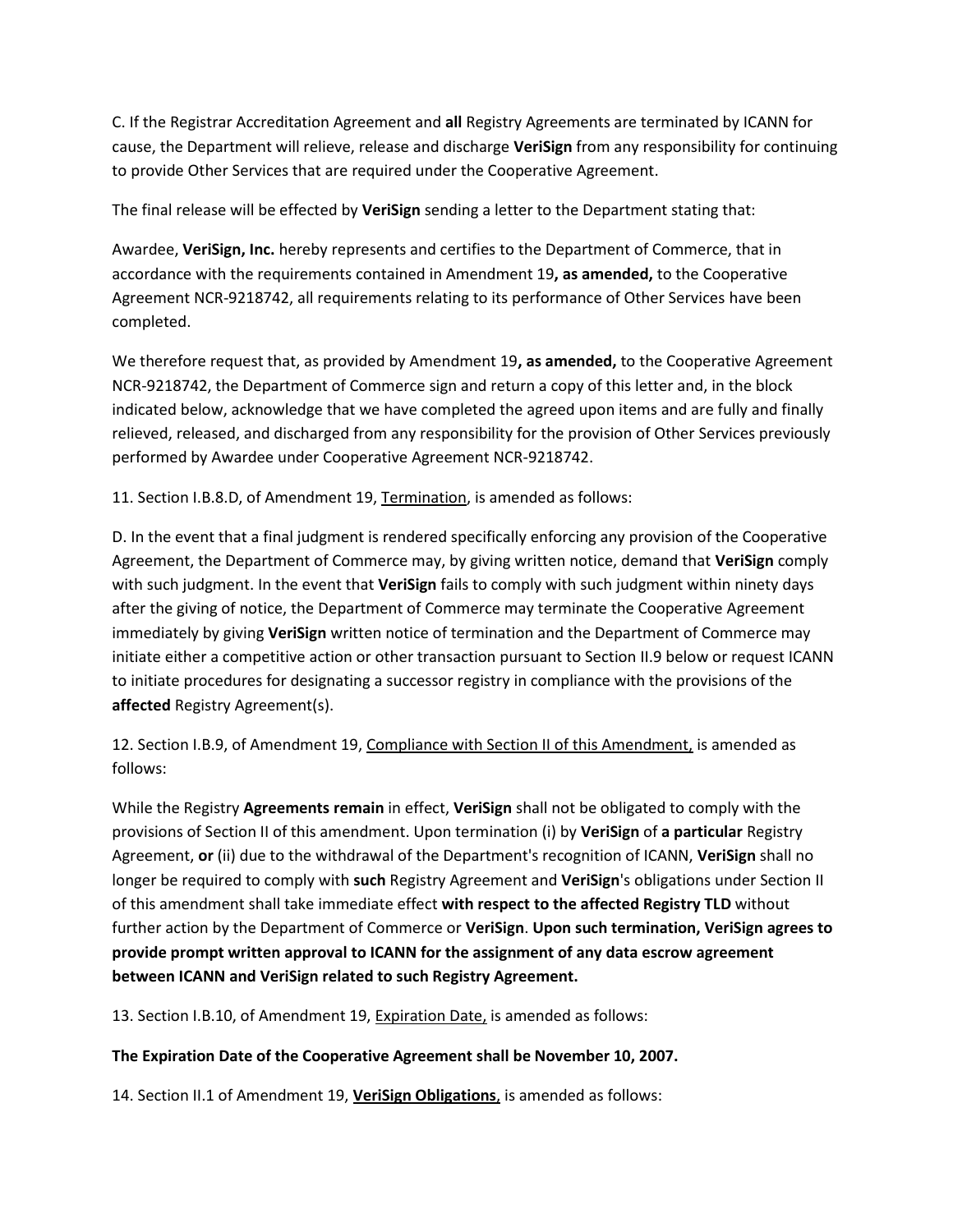A. **VeriSign** agrees that it will operate the **registries** for the Registry TLDs in accordance with the Cooperative Agreement;

B. **VeriSign** agrees to comply with Department of Commerce policies and directives regarding material aspects of **VeriSign's** provision of Registry Services as distinct from the detailed or day to day administration of the **registries for the Registry TLDs.**

C. **VeriSign** acknowledges and agrees that upon the earlier of the expiration or termination of the Cooperative Agreement pursuant to Section I.B.8 of this amendment, it will cease to be the registry **for the particular Registry TLD(s) affected by the expiration or termination**, unless prior to the end of the Term of the Cooperative Agreement **VeriSign** is chosen as a successor registry in accordance with the provisions of the Cooperative Agreement. **VeriSign** shall cooperate in the transfer of responsibility for operation of **the affected registry or registries** to a successor registry. Such cooperation shall include the timely transfer to the successor registry of an electronic copy of the registry database and of a full specification of the format of the data.

15. Section II.2 of Amendment 19, Data Escrow, is amended as follows:

**VeriSign** shall deposit into escrow all Registry Data on a schedule (not more frequently than weekly for a complete set of Registry Data, and daily for incremental updates) and in an electronic format mutually approved from time to time by **VeriSign** and the Department of Commerce, such approval not to be unreasonably withheld by either party. The escrow shall be maintained, at **VeriSign's** expense, by a reputable escrow agent mutually approved by **VeriSign** and the Department of Commerce, such approval also not to be unreasonably withheld by either party. The escrow shall be held under an agreement among **VeriSign**, the Department of Commerce, and the escrow agent providing that (A) the data shall be received and held in escrow, with no use other than verification that the deposited data is complete and in proper format, until released to the Department of Commerce; (B) the data shall be released to the Department of Commerce upon termination by the Department of Commerce of the Cooperative Agreement or upon its expiration if (1) the Cooperative Agreement has not sooner been terminated and (2) **VeriSign** has not been designated as **a** successor registry as the result of a competitive action or other transaction in accordance with applicable federal law and regulations.

16. Section II.3 of Amendment 19, **VeriSign** Handling of Personal Data, is amended as follows:

**VeriSign** agrees to notify registrars sponsoring registrations in the **registries** of the purposes for which PersonalData submitted to the **registries** by registrars is collected, the recipients (or categories of recipients) of such Personal Data, and the mechanism for access to and correction of such Personal Data. **VeriSign** shall take reasonable steps to protect Personal Data from loss, misuse, unauthorized disclosure, alteration or destruction. **VeriSign** shall not use or authorize the use of Personal Data in a way that is incompatible with the notice provided to registrars.

17. Section II.4 of Amendment 19, Publication by **VeriSign** of Registry Data, is amended as follows: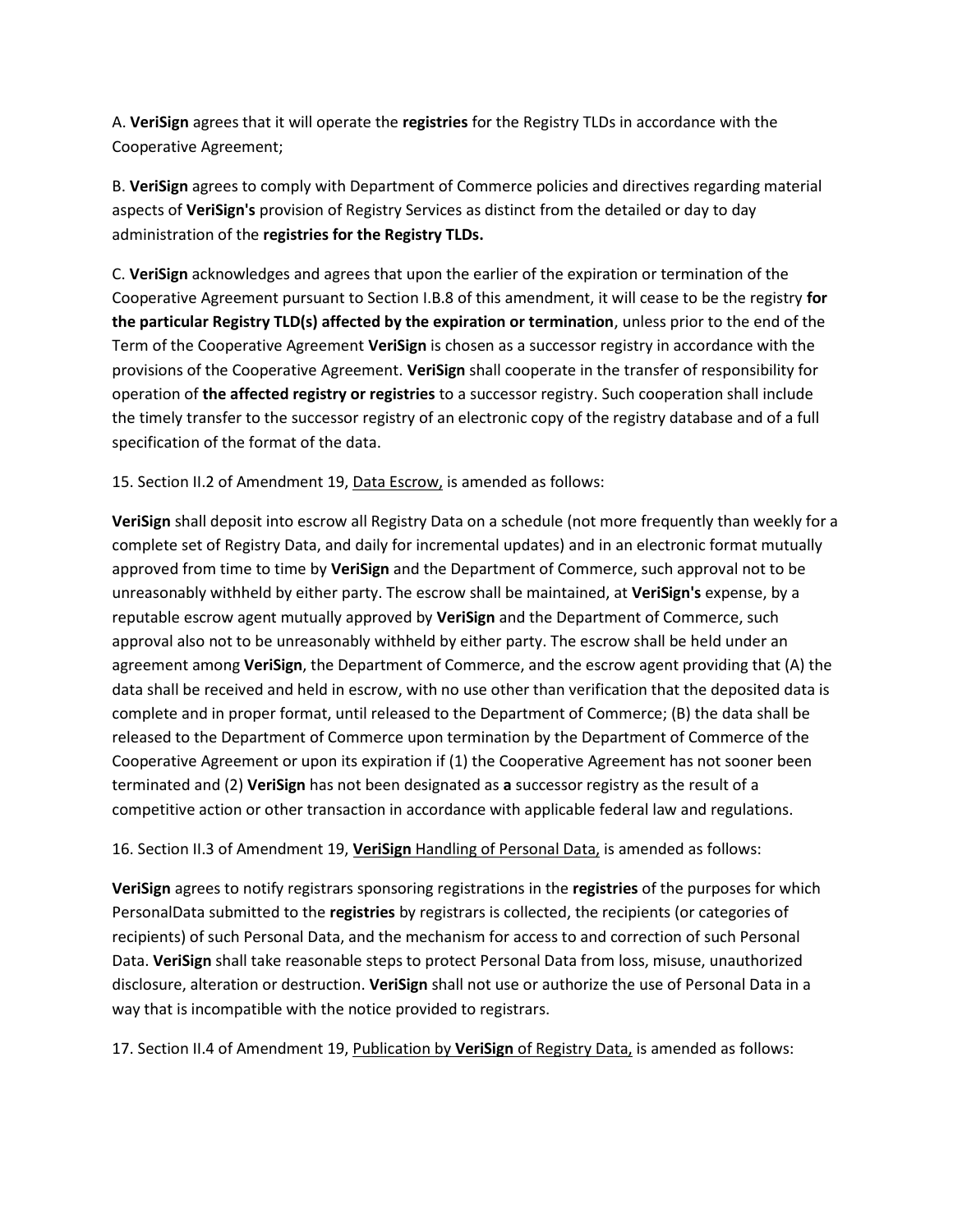A. **VeriSign** shall provide an interactive web page and a port 43 Whois service providing free public query-based access to up-to-date (i.e. updated at least daily) registry database data **for the Registry TLDs** which, in response to input of an SLD name, shall report at least the following data elements in response to queries: (a) the SLD name registered, (b) the TLD in which the SLD is registered; (c) the IP addresses and corresponding names of the primary nameserver and secondary nameserver(s) for such SLD, (d) the identity of the sponsoring Registrar, and (e) the date of the most recent modification to the domain name record in the registry database; provided, however, that if the Department of Commerce adds to or subtracts from these elements, **VeriSign** will implement that policy. **VeriSign shall not discontinue its participation in advanced, centralized or universal Whois services in operation or development at the time of the expiration or termination of the Registry Agreement(s).**

B. To ensure operational stability of the **registries**, **VeriSign** may temporarily limit access under subsection (A), in which case **VeriSign** shall immediately notify the Department of Commerce in writing or electronically of the nature of and reason for the limitation. **VeriSign** shall not continue the limitation longer than three business days if the Department of Commerce objects in writing or electronically, which objection shall not be unreasonably made. Such temporary limitations shall be applied in a nonarbitrary manner and shall apply fairly to any registrar similarly situated, including **VeriSign**.

C. **VeriSign as operator for the registries** shall comply with Departmental direction providing for development and operation of a capability that provides distributed free public query-based (web and command-line) access to current registration data implemented by Accredited Registrars providing for capabilities comparable to WHOIS, including (if called for by Departmental direction) registry database lookup capabilities according to a specified format. If such a service implemented by Accredited Registrars on a distributed basis does not within a reasonable time provide reasonably robust, reliable and convenient access to accurate and up-to-date registration data, **VeriSign as operator for the registries** shall cooperate and, if reasonably determined to be necessary by the Department of Commerce (considering such possibilities as remedial actions by specific registrars), provide data from the **registries' databases** to facilitate the development of a centralized service providing equivalent functionality in a manner established by Departmental direction. **VeriSign shall also continue any development and deployment of a universal Whois service that allows public access and effective use of Whois across all registries and all top level domains at the direction of the Department.**

## 18. Section II.5 of Amendment 19, Performance and Functional Specification for Registry Services, is amended as follows:

Unless and until otherwise directed by the Department of Commerce, **VeriSign** shall provide Registry Services to Accredited Registrars meeting the performance and functional specifications set forth in the SRS specification then in place under the Registry **Agreements**. In the event the Department directs different performance and functional standards for **a** registry, **VeriSign** shall comply with those standards to the extent practicable, provided that compensation pursuant to the provisions of II.7 of this amendment has been resolved prior to implementation and provided further that **VeriSign** is given a reasonable time for implementation.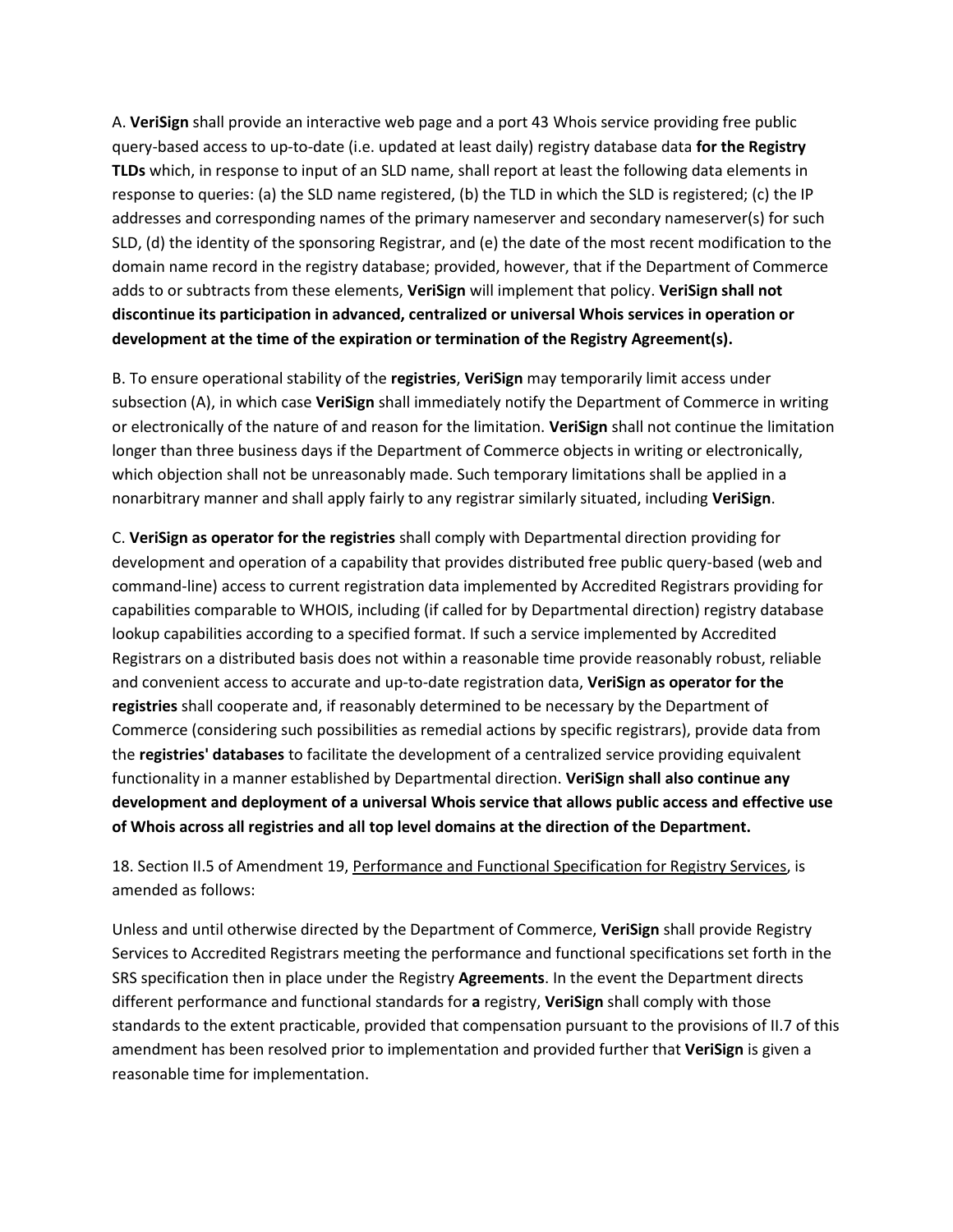**VeriSign** shall take all reasonable steps to ensure the continued operation, functionality, and accessibility of the Shared Registration System. In the event of operational instability or for the purpose of system maintenance, **VeriSign** may temporarily limit Accredited **Registrars'** access to the Shared Registration System on an equitable basis, in which case **VeriSign** shall immediately notify the Department of Commerce and all affected Accredited Registrars in writing or electronically of the nature of and reason for the limitation and the expected date and time of service restoration. **VeriSign** shall take all reasonable steps to notify all Accredited Registrars at least 24 hours in advance of any anticipated (non emergency) Shared Registration System service interruption, the reason for the service interruption, and the expected date and time of service restoration.

19. Section II.6 of Amendment 19, Bulk Access to Zone Files, is amended as follows:

**VeriSign** shall provide third parties bulk access to the zone files for the Registry TLDs on the terms set forth in the zone file access agreement then in effect under the Registry Agreement **corresponding to the affected Registry TLD**. **VeriSign** may not change the access agreement without the prior written approval of the Department of Commerce.

20. Section II.7 of Amendment 19, Price for Registry Services, is amended as follows:

The price to licensed registrars for entering initial and renewal SLD registrations into the registry and for transferring a SLD registration from one accredited registrar to another will be as set forth in the Registry **Agreements for the Registry TLDs** at the time of its expiration or termination. These prices shall be increased to reflect demonstrated increases in costs of operating the registry arising from (1) changes or additions to the work provided under the Cooperative Agreement directed by the Department of Commerce or (2) legislation specifically applicable to the Registry Services.

21. Section II.9 of Amendment 19, Designation of Successor Registry, is amended as follows:

**VeriSign** agrees that upon (a) one year prior to the expiration or (b) **VeriSign's** receipt of notice of termination of the Cooperative Agreement pursuant to Section I.B.8 of this amendment, the Department of Commerce may initiate a competitive action or other transaction in accordance with applicable federal law and regulations to designate a successor registry **or successor registries.**

Not later than 30 days after **VeriSign's** receipt of a notice of termination, **VeriSign** shall submit to the Department of Commerce, for the Department's immediate use in designating the successor registry **for a particular Registry TLD**, an electronic copy of all software (excluding the SRS software) and data related to its provision of Registry Services **for the Registry TLD** generated under the Cooperative Agreement through the date of the notice of termination. Not later than 60 days after VeriSign's receipt of a notice of termination, **VeriSign** shall submit to the Department of Commerce, for its immediate use in designating **such** successor registry, all existing documentation for such software (excluding the SRS software) and data related to **VeriSign's** provision of **such** Registry Services generated under the Cooperative Agreement through the date of the notice of termination.